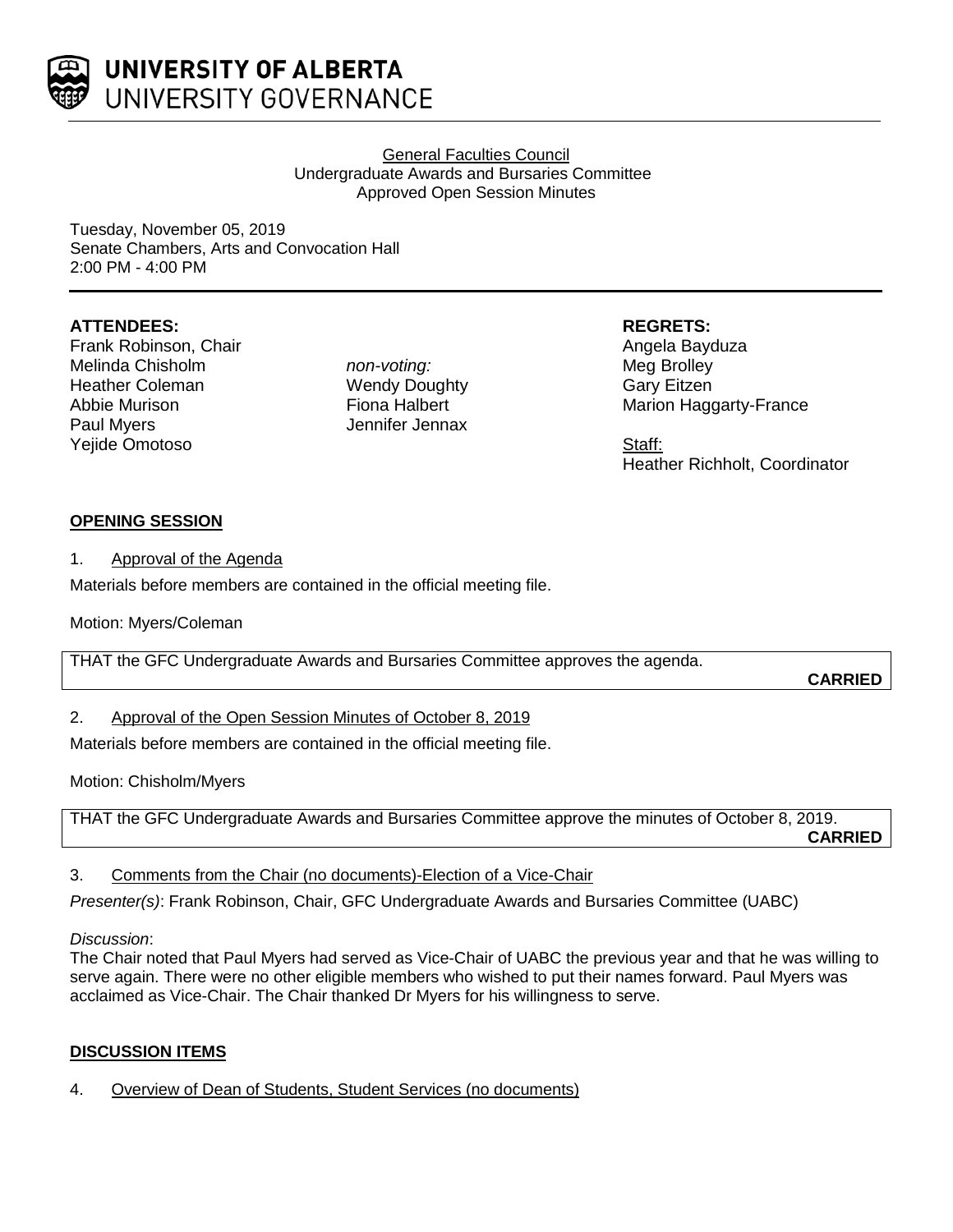Presentations before members are contained in the official meeting file.

*Presenter(s)*: Wendy Doughty, Assistant Dean Student Success, Office of the Dean of Students; Shana Dion, Assistant Dean, First Nations, Metis and Inuit Students, Office of the Dean of Students

### *Discussion*:

Dr Doughty gave an overview of the services offered by the Office of the Dean of Students including supports to address homelessness and housing insecurity, students who parent, student mental health, and students with disabilities. She made note of the myth that students with disabilities are not as successful academically and affirmed that this was simply false.

Ms Dion gave an overview of the work of First Peoples' House to provide proactive services and supports for the approximately 1500 self-identified First Nation, Métis, and Inuit (FNMI) students on campus. She shared some knowledge and debunked some harmful myths that surround the FNMI student community. Ms Dion also spoke about racism on campus, and noted how it negatively affects FNMI student success.

Ms Halbert spoke about the financial supports that had been developed for FNMI students and the partnership between First Peoples' House and Student Financial Support at the Office of the Registrar.

Members discussed and asked questions about the supports classified as 'psychiatric', Accessibility Resources and related supports available to students, and the impact of budget cuts on financial supports and student services.

### 5. Overview of Office of Advancement (no documents)

Presentations before members are contained in the official meeting file.

*Presenter(s)*: Jennifer Jennax, Senior Director, Advancement Services, Office of Advancement

#### *Discussion*:

Ms Jennax presented an overview of the work of the Office of Advancement. She spoke about the donors who wished to give money to the university for various purposes, including research and awards. Ms Jennax went over the processes to establish terms of reference for endowed and annually funded awards including consideration of the Income Tax Act, Canada Revenue Agency guidelines, the Wills and Succession Act, University of Alberta Policies and Procedures, and finally, approval by UABC.

Members asked about the percentage of students on campus who receive awards and bursaries.

## 6. Discussion of Citizenship as a Criterion in Award Terms

Materials before members are contained in the official meeting file.

*Presenter(s)*: Jennifer Jennax, Senior Director, Advancement Services, Office of Advancement; Matt Weaver, Director, Donation Services, Office of Advancement

#### *Discussion*:

Ms Jennax and Mr Weaver spoke to the committee about a donor's request for the following non-standard terms for an endowed award:

Awarded to students who are Canadian citizens and Alberta residents whose permanent residence is outside metropolitan Edmonton with satisfactory academic standing enrolled in the third or subsequent year of an undergraduate degree in the Faculty of Engineering. Selection based on academic standing, demonstrated leadership, strong communication skills, and participation in engineering student groups.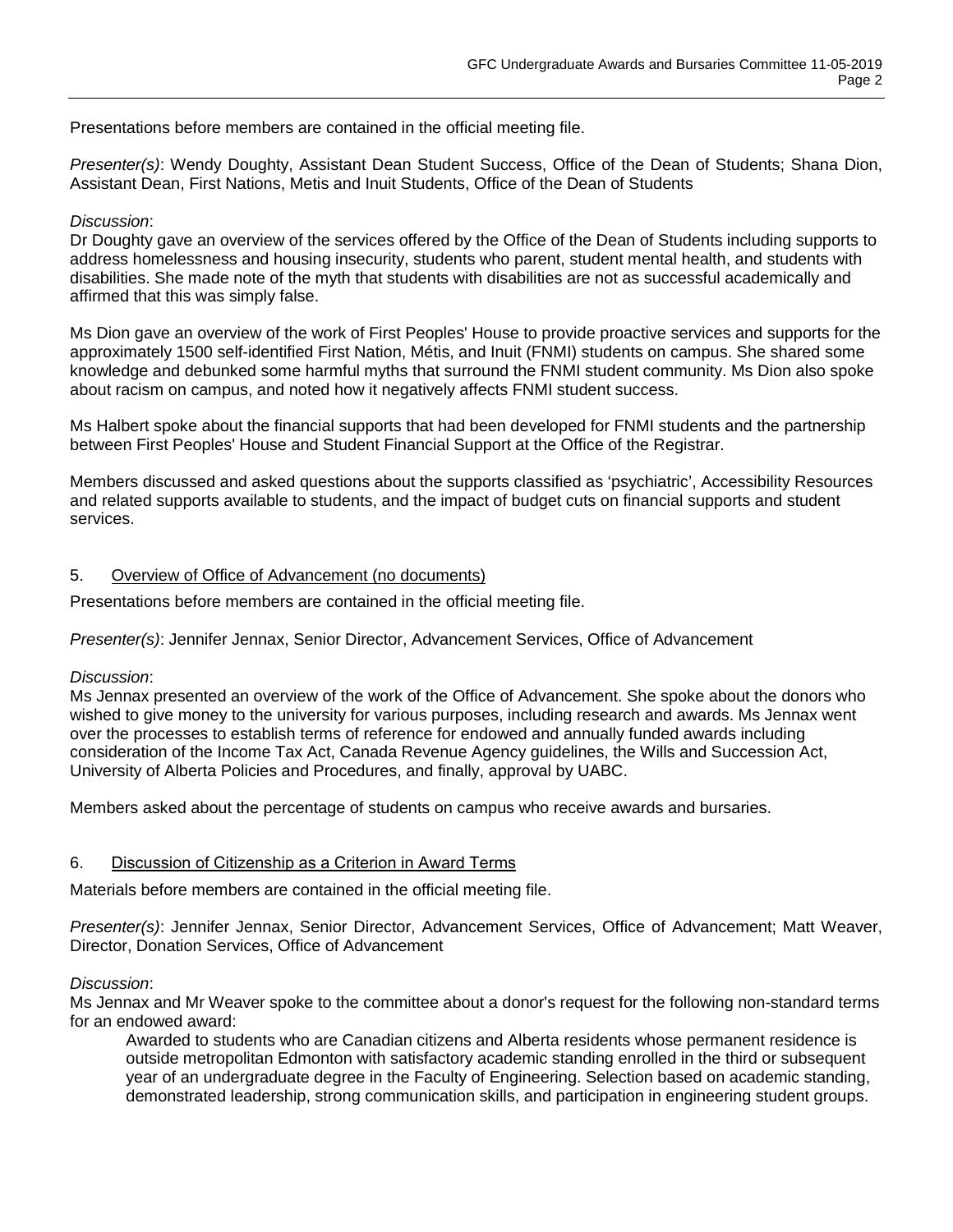The presenters noted that the donor had requested an endowed award be established with the requirement of Canadian citizenship. The presenters pointed out that the standard criteria for domestic student awards is: "Canadian citizen or permanent resident". The donor requested Canadian citizenship only because they wanted the award to go to individuals who are committed to Canada. Since both naturalized citizens and Canadian-born citizens would be eligible for the award, this restriction would not be defined as discriminatory under the Alberta Human Rights Act.

Members asked questions and expressed comments including but not limited to: the status of refugees and eligibility for permanent residency; the fact that permanent residents do not vote but do pay taxes; that currently approximately 10% of upper year engineering students were permanent residents; that students who had been living as permanent residents in Canada since they were children may not have had the opportunity to apply for citizenship; how permanent residents could demonstrate leadership and participate in engineering student groups; and general contributions of immigrants and refugees to Canadian society.

# **ACTION ITEMS**

### 7. New Annually Funded Financial Supports for Approval

Materials before members are contained in the official meeting file.

*Presenter(s)*: Fiona Halbert, Assistant Registrar, Student Financial Support; Allen Wolfe, Specialist, Student Financial Support, Office of the Registrar; Shari Klassen, Specialist, Student Financial Support, Office of the **Registrar** 

### *Discussion*:

Members discussed the range of courses on campus that could contribute to 6 units of course weight in the history of Alberta or Canada, and programs that were identified for targeted diversification.

## Motion: Murison/Colemen

THAT the GFC Undergraduate Awards and Bursaries Committee approve, with delegated authority from General Faculties Council, the following new annually funded Undergraduate Awards and Bursaries, as submitted by Student Financial Support and as set forth in Attachment 1, as amended, to be effective immediately:

•Alex Thomas-Haug Indigenous Bursary in Education

•Stuart and Linda Boyer Bursary in Engineering

•History and Heroes Foundation Award

•Barry Petursson Award in Real Estate

•International Program Diversification Scholarship

**CARRIED**

## 8. New Endowed Financial Supports for Approval

Materials before members are contained in the official meeting file.

*Presenter(s)*: Fiona Halbert, Assistant Registrar, Student Financial Support; Allen Wolfe, Specialist, Student Financial Support, Office of the Registrar; Shari Klassen, Specialist, Student Financial Support, Office of the Registrar

*Discussion*: There was no discussion.